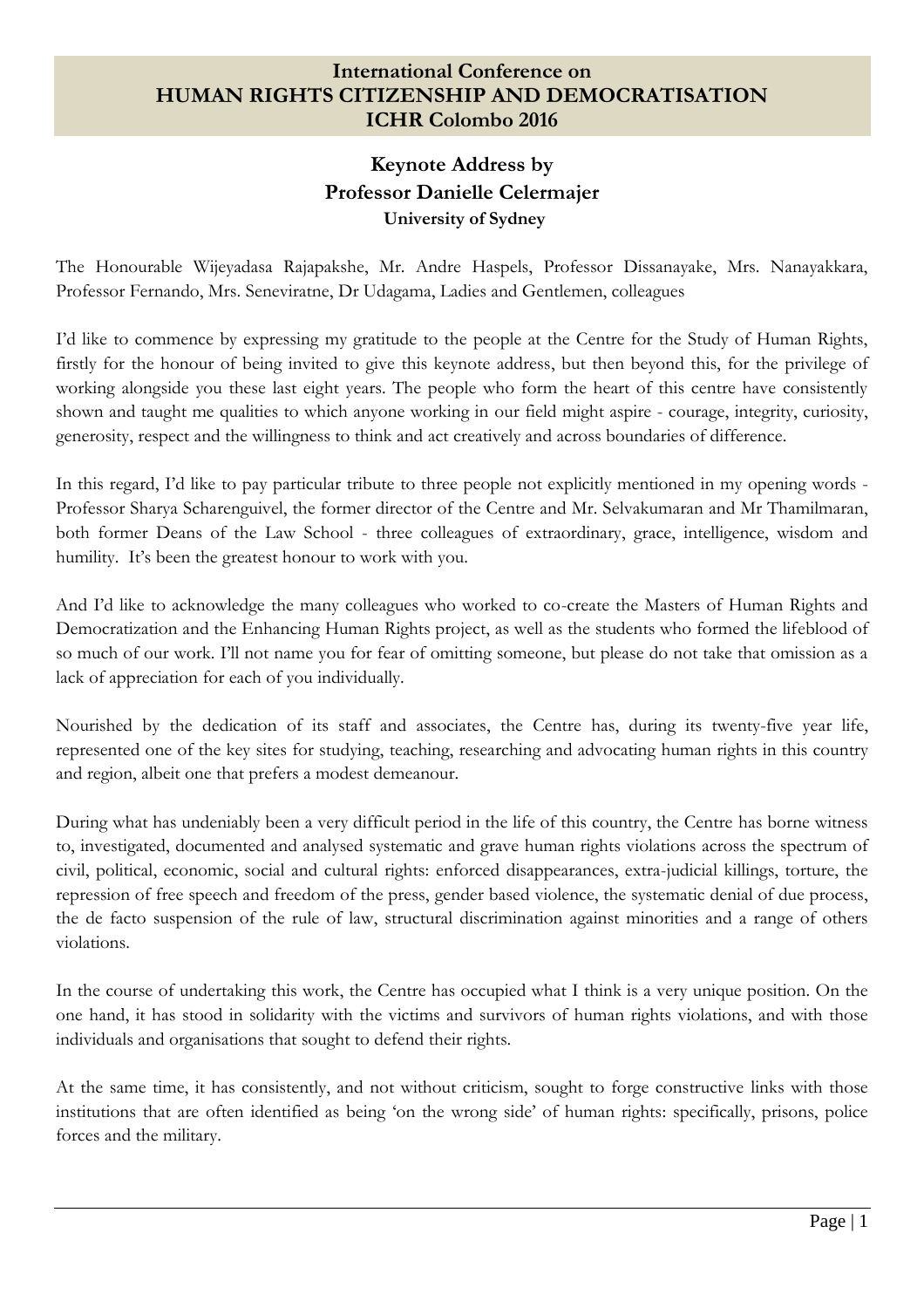Because security sector organisations enjoy a monopoly on the legitimated use of violence, and in light of the risks and realities of their sometimes abusing this power, the relationship between human rights organisations and the security sector has, historically, been a fraught one. Inevitably, it will be the job of organisations dedicated to the protection of human rights to draw attention to, and seek to prevent violations committed by the security sector. This often results in intense conflict, and in the worst cases in human rights organisations and the personnel working for them experiencing harassment if not more serious forms of intimidation.

Nevertheless, the CSHR has remained committed to working across such structural differences. And it has done so because it recognised that if we are to achieve sustained and entrenched respect for human rights, and not simply address discrete violations, what is required is nothing less than a comprehensive transformation of the institutions at risk of perpetrating violations.

As my colleague Professor Manfred Nowak, the former UN Special Rapporteur on Torture observed, while security sector and law enforcement organizations have most often been in the human rights spotlight because of their part on committing grave violations, we should not forget that they are, or they certainly can be, amongst the most important defenders of human rights in any state.

Whether they fulfill this role very much depends on how they are located within the overall political landscape, and the extent to which they form part of the institutional infrastructure of a democratic polity, rather than being instruments of powerful and partisan political interests.

Consider, for example, the role that police might play in relation to gender based torture and specifically domestic violence. Historically, in the human rights canon, torture has been understood as a form of violence committed uniquely by state agents and in the public sphere. In its recent jurisprudence, however, and as a result of many years of feminist activism, the UN Committee Against Torture has begun to recognize that states" obligations vis a vis torture extend to its role in preventing private forms of coercive violence. Thus, states must refrain from committing torture themselves; but their obligation to "protect" means that they are also required to deploy their resources to protect victims of domestic violence and to bring these non-state perpetrators to justice.

As one of frontline agencies dealing with domestic violence, police thus have a critical role in ensuring that states in fact honour this commitment and in taking the practical steps to eradicate this primarily gender-based form of torture.

What we see in this example is that the long-term project of building, nourishing and sustaining a culture of human rights requires developing state institutions such that we look beyond "stopping the worst" towards 'producing the best'.

In undertaking this type of constructive and transformative work, we might say that the CSHR has borne a second type of witness. That is, if it has, on the one hand borne witness to the harsh reality of systematic human rights violations, it has, at the same time borne witness to the possibility of systematic respect and structural justice. To the possibility of a nation in which respect for the human rights of all people, irrespective ethnicity, religion, caste, class, gender, ability or sexuality would be woven into the processes, structures and cultures of institutions, such that it would be an everyday reality.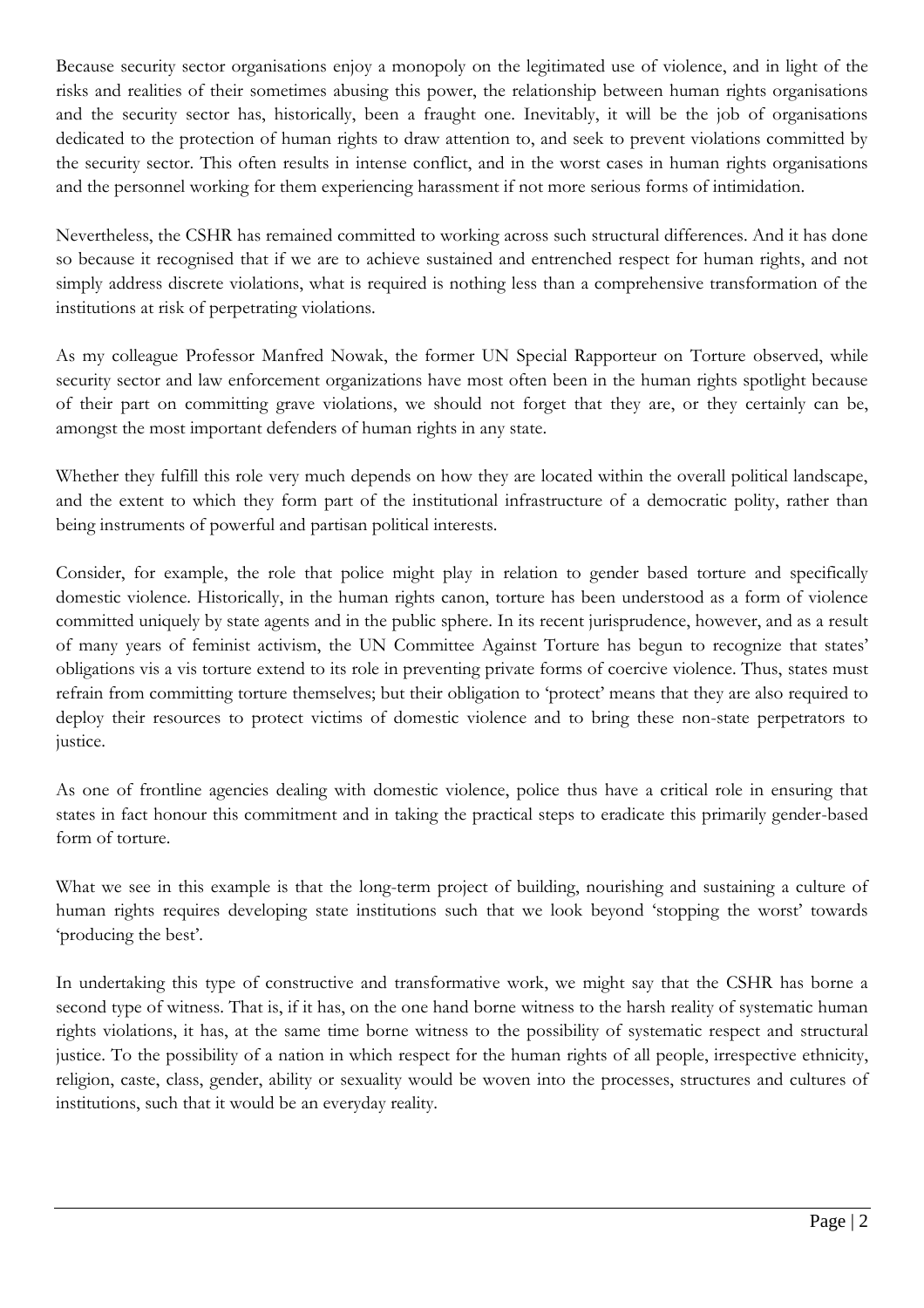Of course, no one familiar with the realities of social and political life would be so naïve as to imagine a world without violations; but we might imagine one where violations are cause for acute alarm, rather than being normalised or considered "business as usual".

Having stood as this type of witness to both the reality of systematic abuse and the possibility of its cessation, it seems poetically fitting that we are marking Centre's 25<sup>th</sup> anniversary at this moment in Sri Lanka's life as a nation. At a juncture poised between an extended period of grave violations and the possibility of authentic transformation to a culture of human rights, justice and democracy. Between a past of normalised violation and a future that *could* promise normalised respect.

That we find ourselves at this point of history is of course not the outcome of good fortune. It is the fruit of the courage and tenacity of the advocates and scholars of human rights and justice who remained unflinchingly faithful to their vision, even as year upon year, the realities of life seemed to erode the ground for believing such a future was achievable. Many human rights defenders have paid dearly for this steadfastness and tenacity – some with exile, some with living under constant threat, some with being tortured and some with their lives.

But just as getting to this point required fortitude, resilience and strategy, so too, reaping the fruit of that labour will now require more of the same and a great deal more. Because the possibility of transformation is precisely that – possibility – no less but no more. Opportunity. Opening.

Undoubtedly, the advent of a new political regime can act as a potent catalyst for momentous change. And it can do so in the main because political leaders are in a unique position to influence what the great twentieth century theorist of justice, John Rawls, called the **basic structure** of society, "the way in which the major social institutions distribute fundamental rights and duties and determine the division of advantages from social cooperation."

Of course, as I will be arguing, altering the basic structure of a society, especially what we might think of as the soft dimensions of culture and relationships between groups, this requires the participation of a great many more people than those in political power.

Nevertheless, political leaders can influence this broader movement, by creating a just structure and just institutions within which others act. Political leaders can also inspire hope amongst people who, after periods of protracted conflict and inequality, may have retreated into resignation. Political leadership – and here I am speaking about leadership across a range of political bodies can spark amongst civil society thedesire to reinvest in the work of social and political transformation.

That said, and albeit recognising that getting rid of an abusive regime is a *sine qua non* of a more general transformation, a change of political regime *in itself* neither guarantees nor delivers comprehensive reform.

Indeed, and I am mindful that I am in a room full of lawyers here - even changing the constitution or amending laws that permitted or facilitated violations - critical as these dimensions are–is not in itself enough. Legal reform is necessary, but certainly not sufficient to transform institutions and relationships that have been saturated by years of injustice and hostility.

The reason that neither political change nor legal reform are sufficient to bring about sustained and comprehensive transformation is that human rights violations are not simply the product of corrupt politicians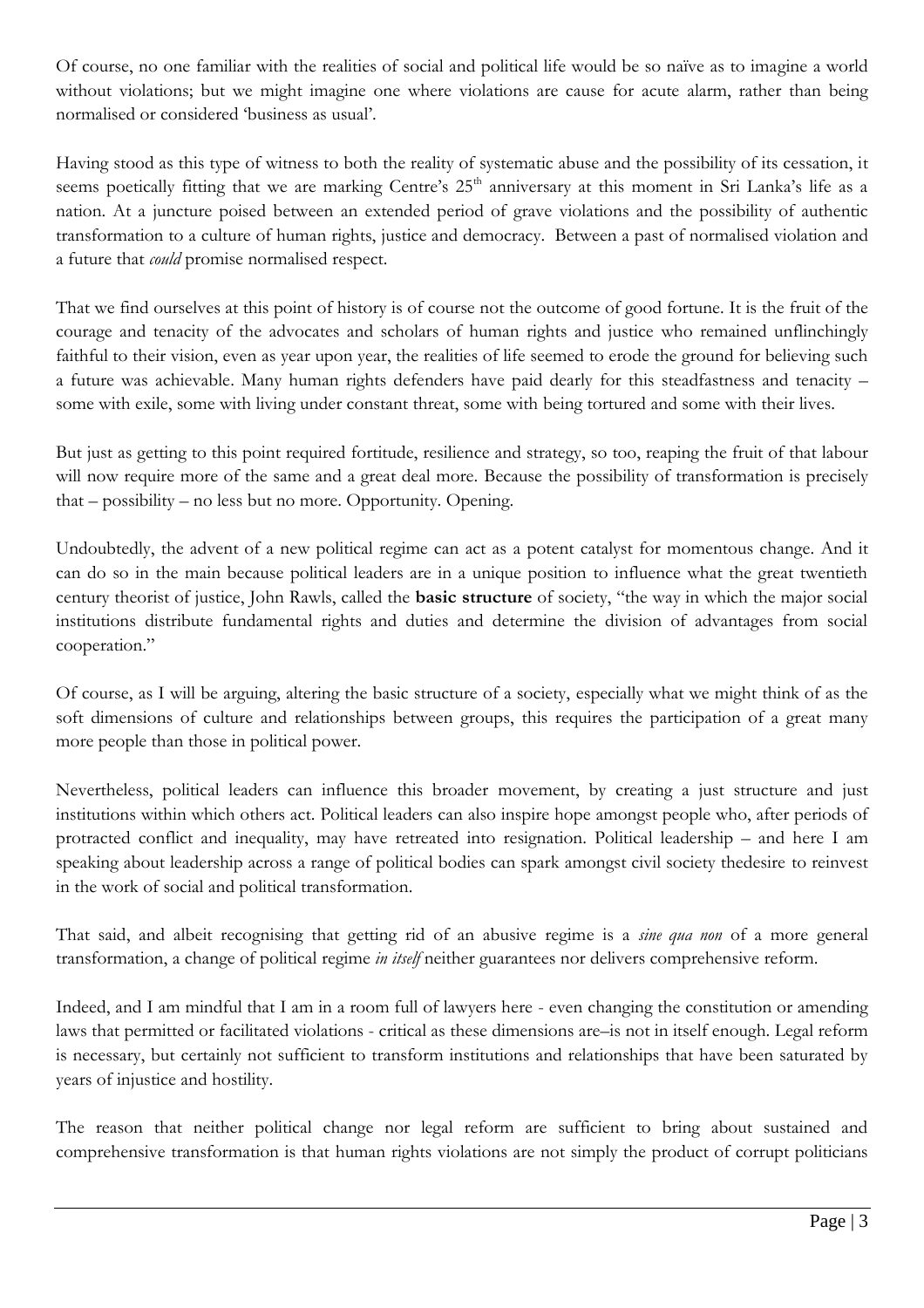or bad laws. They arise from a whole set of factors, dynamics and institutional and social practices– factors and practices that condone, encourage, permit and authorise abuse.

Certainly, it is individuals or organisations that are directly responsible for committing human rights violations, but such violations are nourished and sustained by an entire ecology that normalises treating certain types of people as less than human. And they are legitimated by a story we tell ourselves about why some circumstances justify or even require abusing the rights of some people.

The French sociologist Pierre Bourdieu called this ecology 'the habitus' – a form of life within which individuals think and act, and that includes institutional structures, processes and cultures, as well as meanings. It is this *habitus*, or entrenched form of life – that is so tenacious and so difficult to change.

Indeed, we know from the experience of countries that have emerged from protracted periods of violence and injustice, that political transformations are halting and arduous. In the months and years that follow the *event* of macro-transition, enduring institutional and social structures and habits frustrate attempts to bring about the many particular changes required to alter the actual fabric of people's lives. Even as governments and civil society seek to alter the present, the sedimentation and accumulation of history tends to keep inequality and injustice in place.

So what I"d like to touch upon in my remarks today concerns just some of what may be required for a nation to walk through opening created by regime change, and stay on the other side; and correlatively, what prevents so many nations from doing so.

At the outset, and perhaps counter-intuitively, walking forward through that opening into a different future demands turning back and authentically facing the past. Establishing the foundations for a just and egalitarian future requires bringing those virtues of justice and recognition to the wrongs committed and to their victims.

During the last fifty years, we have, as a global community, begun to recognise that neglecting this relationship between past and future justice is one cause of nations" failing to turn *transitional* moments into *transformative* moments. At transitional junctures there are, undoubtedly, a myriad pressing demands for social, political and economic reform, and these demands, combined with the deep conflicts about the past often lead to nations" dedicating insufficient attention and investing insufficient resources to dealing with the abuses of the past.

But is it critical to recognise that political transitions from periods of widespread abuse are, by definition, Janus faced– and that even as regime change augurs the prospect of moving forward into a new era of peace, the past incessantly demands a nation"s attention, and calls it back to rest its eyes on conflict and injustice.

I know of no country where the question of what to do at this point is easily settled. It is always fraught. And the contention is due not simply to conflicting interests – for example, perpetrators having a stake in quelling processes of justice. And it is not only due to the inevitably divergent interpretations of the past. There are also sincere disagreements about the most principled and effective means of moving a nation forward. Even amongst advocates for transitional justice, one sees significant differences of opinion about the relative merits of different types of transitional processes.

The *best* way to proceed in any particular context will undoubtedly have to be worked out in light of the distinctive circumstances and through the active the participation of citizens of the nation concerned. And by the best way to proceed, I mean the one that best negotiates an appropriate balance between principles, goals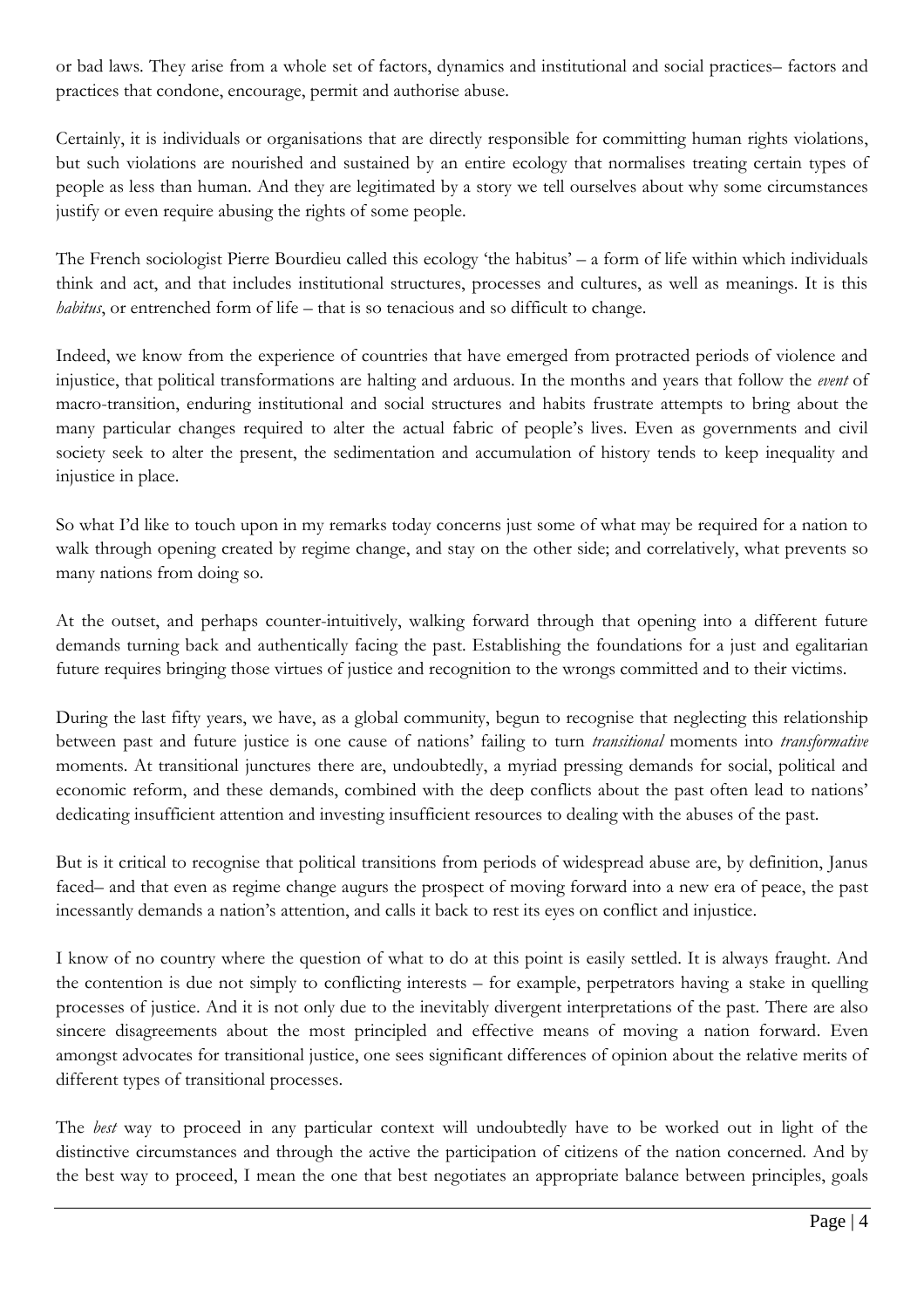and pragmatics: principles such as justice and equal respect, goals such a political stability and inclusion, and pragmatics such as getting broad buy-in and working within a country"s institutional capacities.

At the same time, there is much to be learned from comparative experiences, including the mistakes that other nations have made as they grappled to reconstitute their own fractured societies. Doing so does not, I would argue, compromise the sovereignty of the Sri Lankan nation or constitute a form of neo-imperialism. It is rather a sign of wisdom.

I tell this audience nothing when I make the observation that justice for the grave violations committed during Sri Lanka"s war, particularly during its latter stages, where the violence was acute and the violations widespread, justice for these wrongs is yet to be done. For the victims and survivors, and their families and communities, the wounds are still gaping and raw; and they will remain septic until legitimate processes are put in place to give voice to the grievances and to address the wrongs.

To tell those victims, survivors and communities that the wrongs they suffered need to be shelved is, effectively, to tell them that the rule of law is partial and that they will not be amongst its beneficiaries. More broadly, it is to instantiate the principle that respect for the rule of law is negotiable and subject to considerations of power and identity.

Irrespective where one is – geopolitically or culturally – instantiating this type of partiality cannot be a sound basis for establishing a society based on principles of justice, equality, and the rule of law.

Perhaps even more importantly, the acute crimes that still demand attention are wrongs that have their roots in profound and long-standing social and political conflicts. And this means that even when the most acute pain has subsided -at least on the surface, because some types of pain never subsides–even then, the underlying conditions will persist. The bombings have ended, but the more pervasive conflicts about the distribution of power and the political, economic and social recognition of different groups within this nation endure.

I come from a country where the wrongs of the past have not been made right. Or rather, I should say that I was born in a country where they have not been made right.

I come from a part of the world – Galicia – now Poland, where the failure to stem collective discrimination and inter-group hatred in its early stages – burning down Jews" businesses and then expelling them from schools, universities and professions – was the precursor of genocide and ended in the total eradication of our communities from that land.

In the country that I now call home though, Australia, systematic patterns of violation and discrimination against Indigenous Australians infuse our nation"s history and they continue to shape the social and political landscape of our present. As a member of the beneficiary group of those injustices, I make no claim on ethical superiority, and have no intention of lecturing from the moral high ground.

Indeed, were the nations of the world required to answer the charge that the economic and political power they enjoy today is in fact founded on systematic human rights violations in the past, many would have to plead guilty. This is perhaps most obviously true for nations founded on colonisation or imperialism; but it is also true of nations that emancipated themselves from the former colonial or imperial power, only to inflict a new round of oppression against internal ethnic or religious minorities or political dissidents.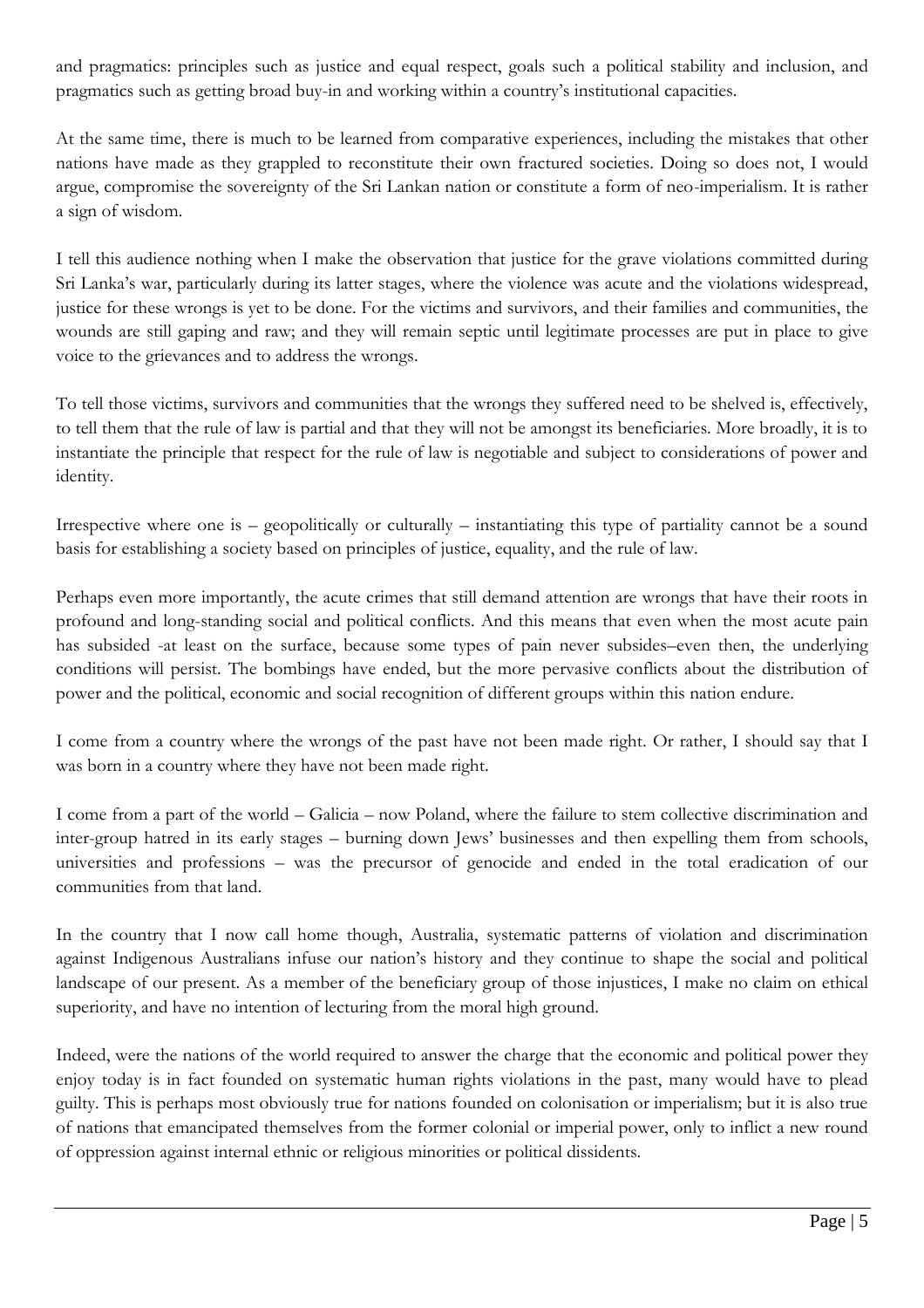And most would have to plead guilty to the secondary accusation that they had failed to fully acknowledge, let alone adequately deal with their abusive pasts.

To paraphrase the words of the German Jewish writer Walter Benjamin, "Every claim to civilization is tainted by an underside of barbarism."

This remains true, even if those who are politically and socially triumphant would prefer, for the most part, to deny that barbarism.

But, like any unwanted truth we would prefer to repress, neither our barbarous acts nor their detrimental effects evaporate. In fact, they linger long after they were committed, often long after the deaths of those directly involved. Especially where entire communities have been the victims of systematic abuse, the legacy of this abuse is transmitted across generations, often with the most perverse effects, as one sees in the abuses committed by the contemporary state of Israel.

We have ample evidence from the last century – a century permeated with atrocities - that neglecting the systematic injustices of a nation's past and abandoning its victims will – sooner or later –take its toll.

When nations try to bury their dark pasts in unmarked graves, they effectively undermine the possibility of reconstituting themselves in the spirit of justice and democracy.

As the past casts its shadows over the present, the so-called victors and victims alike remain haunted, and the nation as a whole remains beleaguered. The future can never actually become a future, because it is always infused with the past.

By contrast, peoples who create processes to face the past and to look its horrors in the eye; peoples who acknowledge the wrongs committed in their names, and who establish institutions that can bring some justice, even as they recognise that the gravity of the losses can never be fully compensated, these peoples and their nations forge the possibility of long term political stability and a flourishing future – a future that can actually bring something new.

Such attention to the past then provides a foundation for this future. But what is required to create it? How does a nation undertake the tasks of constituting the institutions, social practices, and forms of life that will create and sustain what I referred to as the *habitus* of human rights and justice?

In posing this question in the Sri Lankan context, it is of course important that I make clear that I recognise that many just and human rights respecting institutions and social practices already exist and are fully functional. We are certainly not talking here about a failed or totalitarian state whose institutions have all been irrevocably contaminated with despotism, inequality and corruption. The vibrancy of civil society organisations, the excellence of Sri Lankan journalists, the distinction of the Sri Lankan academy and the quality of the legal and medical professions, amongst others speaks to the wealth of resources already in place. Nevertheless, we know that much remains awry, and thus the question of establishing a sustainable and pervasive habitus of human rights and justice remains a pressing one.

This is undoubtedly a highly complex task because the factors that shape whether human rights will be respected or violated are multiple, and those factors operate at different levels of registers. Political leadership matters, political institutions matter, economic structures matter, laws and constitutions matter, the operation of the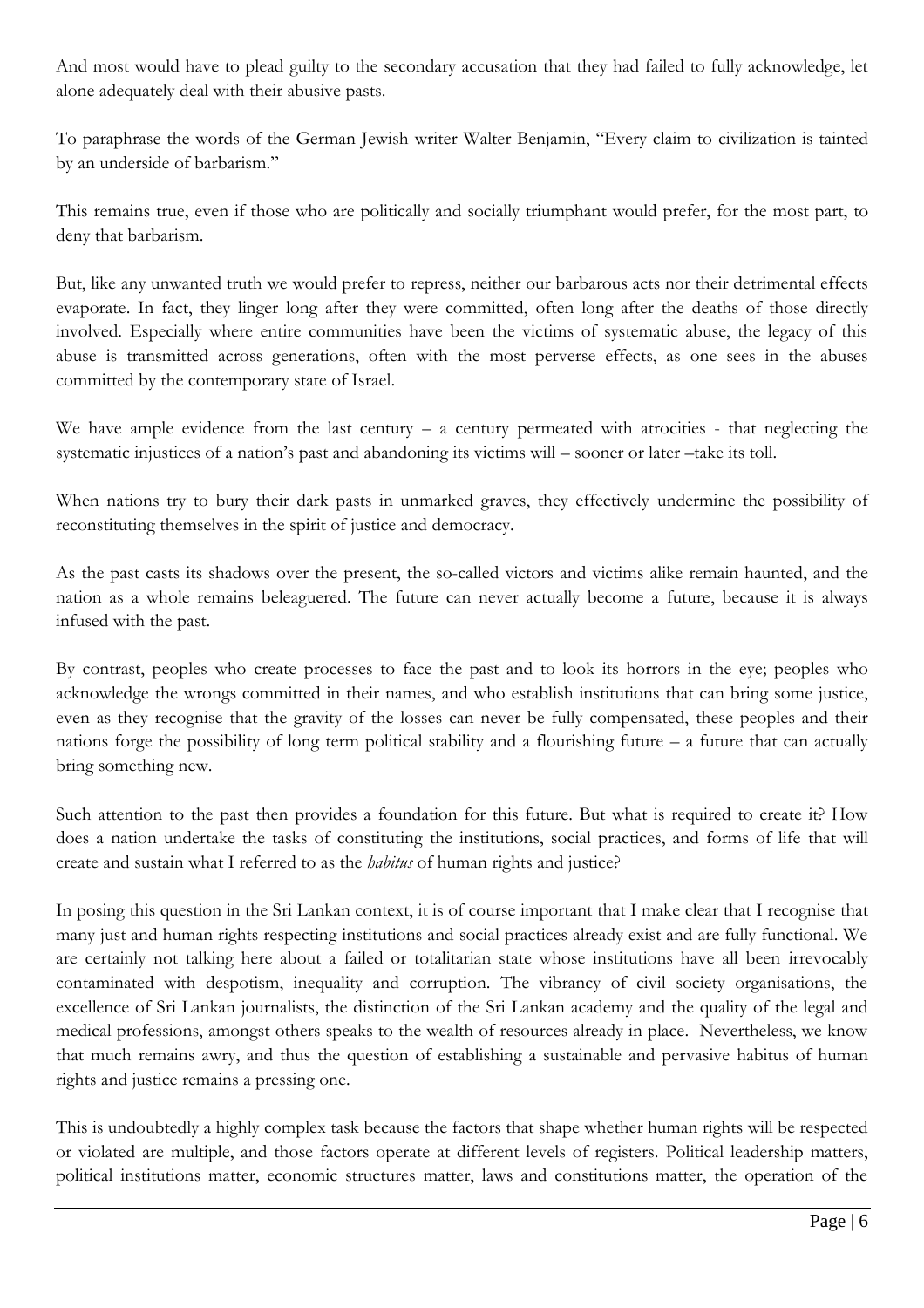judiciary and the legal profession matters, the organisational cultures and practices of key social institutions like the security sector matter, societal mores matter and education matters. And in turn, all of these dimensions shape and effect each other.

Thus, cultures can only be transformed if institutions are radically altered, and institutional change will fall fallow if people remain attached to old ways of thinking and acting. This means that to effect deep and sustainable transformation, we need to be intervening on multiple dimensions at the same time and in a coordinated manner.

Given this multiplicity and complexity, I will limit my remaining remarks to a dimension of the human rights habitus that I see as particularly salient because it pervades every other dimension and is relevant to every other causal factor.

And that dimension concerns the question of identity, and how people"s identities – their gender, their class, their ethnicity, religion, race, disability and their sexuality –how these identity markers mediate the degree to which we hold people as fully human and, simultaneously, mediate the extent to which our institutional structures treat them in accordance with human rights principles.

To get at this nexus of identity and human rights, I"d like to speak briefly about a grave abuse in the very recent past in my country.

Almost exactly a month ago, the national broadcaster aired the results of an investigation it had conducted into a youth detention centre in the Northern Territory. I should add here that in the Northern Territory, Indigenous people constitute about 32% of the total population, but 97% of young people in detention are Indigenous.

CCTV footage taken in the detention centre revealed a range of horrifying abuses, backed up by interviews with the young men and their families. (On the screen I have here a couple of images taken from inside the detention facility).

Young Aboriginal boys between 10 and 17 were kept in solitary confinement in stifling conditions, with no water other than the water that was in the toilet, and they were left there for weeks on end. After weeks in solitary one young boy escaped from his cell into the common area and, after hours of screaming for help, started smashing the walls, windows and doors. Rather than seeking to contain or non-violently subdue him, the guards on duty released tear gas into the common area where he was, as well as into the cells where all of the other boys remained confined.

On other occasions, boys were stripped and then beaten. And as you see in this last and most horrifying image, a young boy, who had by then spent most of his life in detention and was suicidal, was placed in a restraint chair and a so-called spit hood was placed over his head.

Immediately after the programme was aired, the airwaves and blogosphere were inundated with Australian citizens" reacting in dismay and disbelief that we as a nation could be treating young people in a manner that effectively amounted to torture. Political leaders across the spectrum and at every level of government publicly condemned the treatment. Human rights, Indigenous, religious and welfare organisations called for immediate action. By the next morning, the Prime Minister had announced that he was establishing a Royal Commission into juvenile detention in the Northern Territory.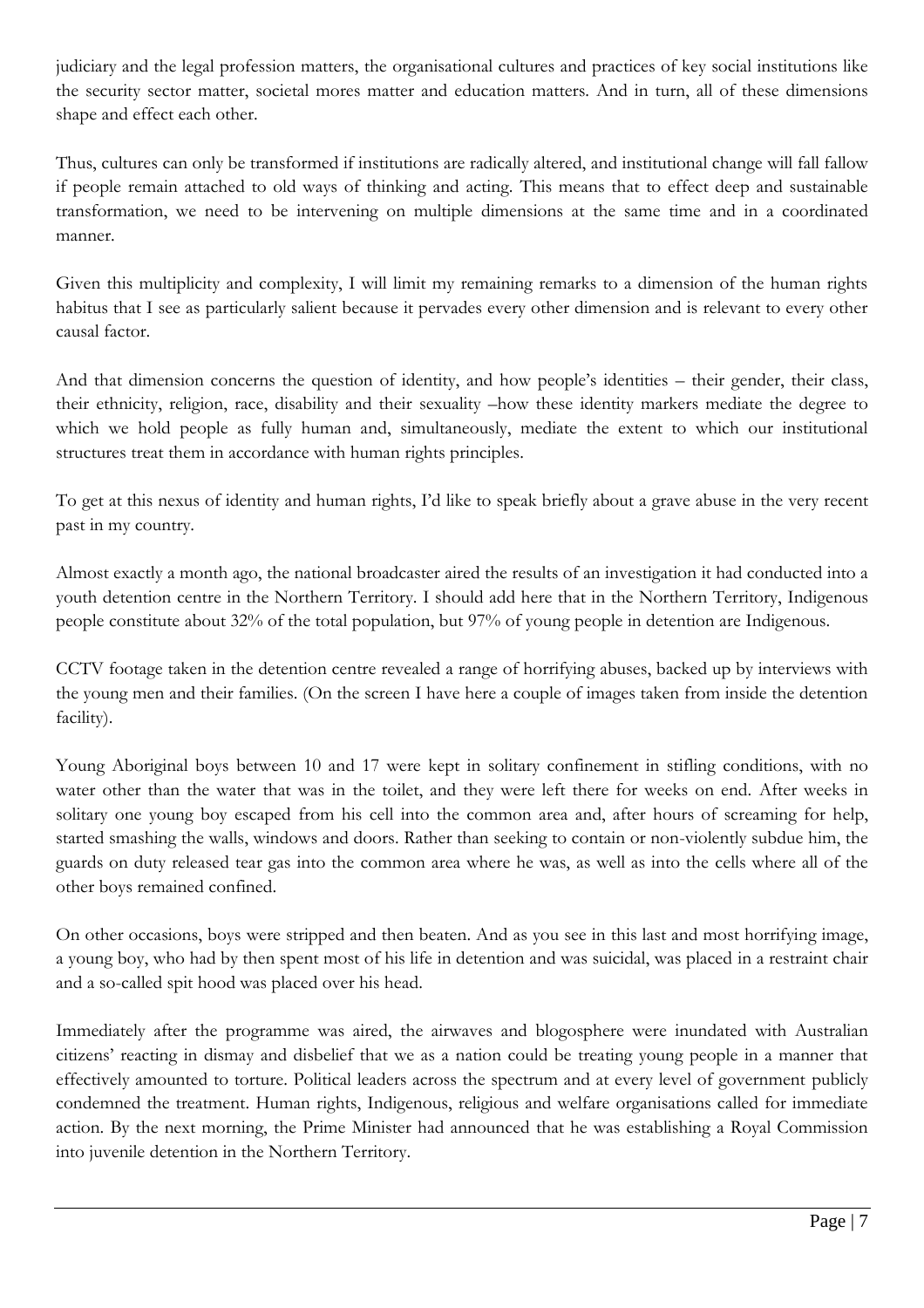On a superficial reading, what happened seemed simple enough. Some poorly trained thugs had been let loose in a remote location, where they were able to take advantage of their asymmetrical power and the absence of oversight, and had abused young boys. And we - the Australian public, our political representatives, and the press - were horrified.

You might note that this is an explanation not dissimilar to the bad apples story that we first heard when the photos of Abu Ghraib were exposed.

And it does contain some kernels of truth. Violations such as torture are most likely to occur in the most hidden spaces and where the power imbalances are most pronounced.

Only, as was the case with torture of Muslim prisoners in US detention, this story conceals more than it reveals. And it omits a much more insidious reality.

Let us look at some facts.

During the last two years, in fact, three official inquiries into the conditions of detention in the NT have been undertaken, and their results, documenting the types of abuse shown a month ago were shared with political authorities. The relevant Ministers had been told about the abuse and had seen at least some of the footage.

In fact, though, their knowledge of the abuse was not acquired only after the fact. Because it was the Northern Territory Parliament itself that had passed legislation approving the use of the restraint chair and spit hood shown in the photo, as well as the various pieces of legislation increasing the likelihood of young Aboriginal men being placed in detention for minor crimes. It was also the government that had approved a significant expansion of the law and order budget and cuts to funding for alternatives to detention.

As to the rest of the community, in fact, Aboriginal media outlets had long been reporting on the abuse and calling for action. That the general public had not known or not reacted to this exposure was the result a pervasive lack of interest from the mainstream media about violations committed against Aboriginal people in general and people in detention in particular. It was also the result of a systematic devaluation of Aboriginal people"s testimony, within a culture where the worth of one"s words and the weight that they carry in public discourse is heavily inflected by racial inequalities.

We see this same dynamic played out in the fact that the families of these young men and the young men themselves had for many years been trying to call attention to the violence they had experienced and the destruction that had been wrought on their lives. That their voices carried so little weight evidences a form of identity-based injustice that makes it so difficult to shift the asymmetries of power between dominant and marginalised groups. That is, they suffer testimonial injustice, or the injustice of their claims and experiences being discounted or dismissed.

In Australia, as in so many other societies riven by inequality, some people's knowledge and some people's claims count a great deal more than others.

The scandal of what we saw a month ago really comes into relief though when we consider that, twenty-five years ago, the Commonwealth conducted an extensive Royal Commission into the incarceration of Indigenous Australians. That Royal Commission came down with339 recommendations, many of which dealt with exactly the same issues that led to the abuse of the young men we have just seen.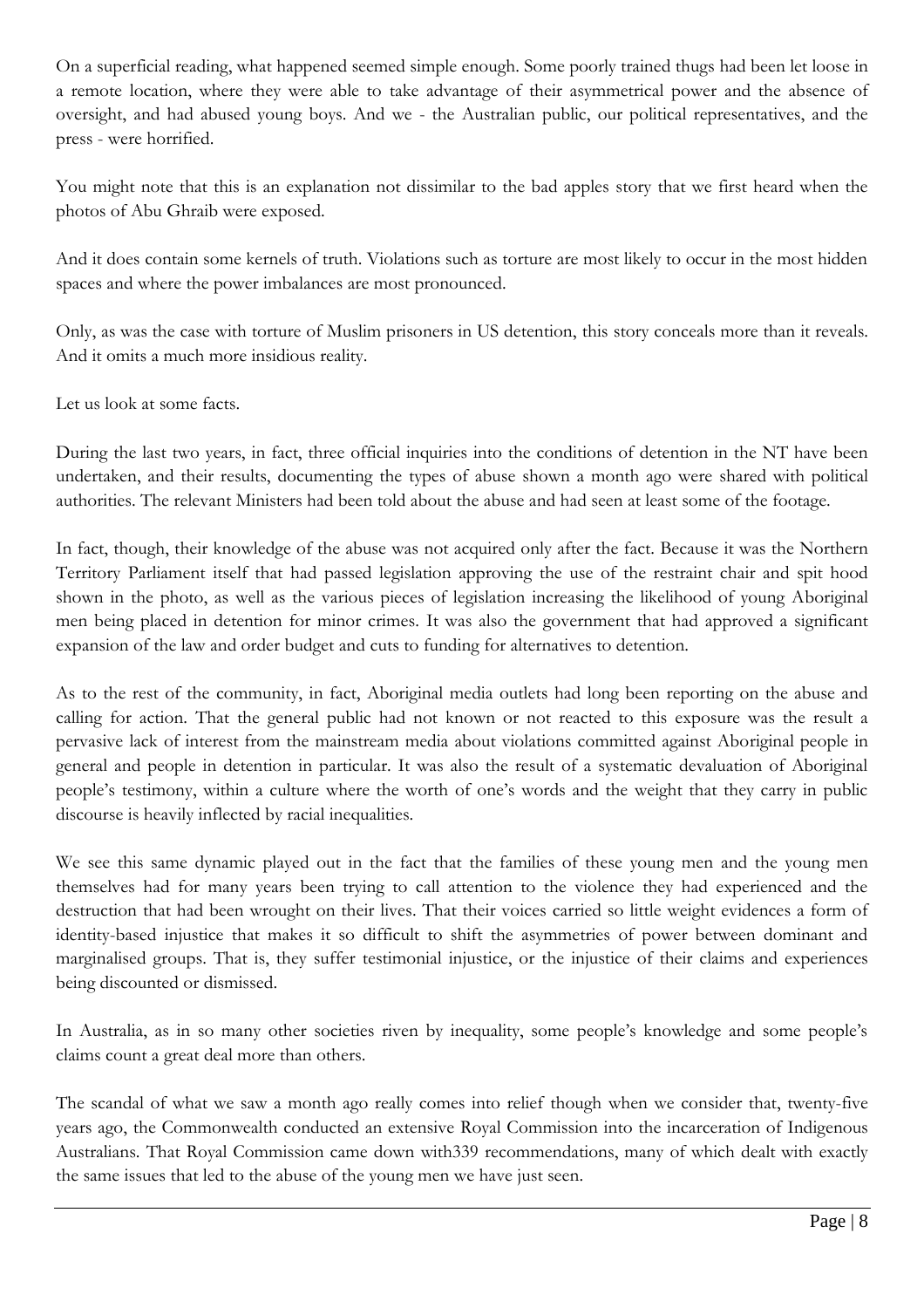Most importantly, those recommendations sought to address the root causes of the problem, including the various factors that led to the radical over-representation of indigenous people in custody in the first place: Police bias, pervasive racial discrimination, bail conditions and sentencing guidelines that have a disproportionate impact on members of socially and economically disadvantaged groups, structural problems such as the lack of education or employment options and the long-term and deeply rooted disaffection and marginalisation of Aboriginal communities.

Twenty five years after those recommendations were delivered to Australian Governments, the proportion of Indigenous Australians in custody has not been reduced but has in fact doubled.

Today, Indigenous Australians, who constitute about 2.5% of the national population, make up 27% of the prison population. More damningly, across Australia, half of all 10- to 17-year-olds in Australian jails are Aboriginal.

If one wonders why this is, one answer lies in the fact that far from implementing the recommendations, in some cases, parliaments and law enforcement agencies have gone back to the original problematic laws and policies, only this time, with a vengeance.

I do not for a moment wish to imply that the issue is simple or that one can reduce it to a simple case of racial discrimination.

My point is rather that when societies are riven by structural inequalities and asymmetrical relations of power, and specifically where those inequalities and asymmetrical power relations are strongly correlated with identity differences, human rights violations will become entrenched and intractable.

If you asked Australians if we condone torture in any form against any Australian, I believe that most would say absolutely not. Although I am not so naïve as to think that there would be some who would insist that those boys deserved or would benefit from a good beating – irrespective the evidence that this only exacerbates the likelihood of their reoffending and even in the face of what we know about the conditions of disaffection, substance abuse and exposure to violence that usually preceded their arriving at the place we now find them. As we saw to the reaction to the Four-Corners documentary though, most people found these images of torture repugnant and completely unacceptable.

And yet, the laws and institutions that are established in our names continue to enact and entrench forms of practice that facilitate, support and authorise such violations.

The story I have told of course has deep resonances with the stories about systemic violence against members of minority and disadvantaged groups in nations across the world. I could have told a very similar story about police violence against and killings of African American men.

And we could tell a similar story about the patterns of human rights violation in this country.

In the last few years, I have been part of a team of researchers working in partnership with the CSHR, trying to understand and prevent police torture in Nepal and Sri Lanka.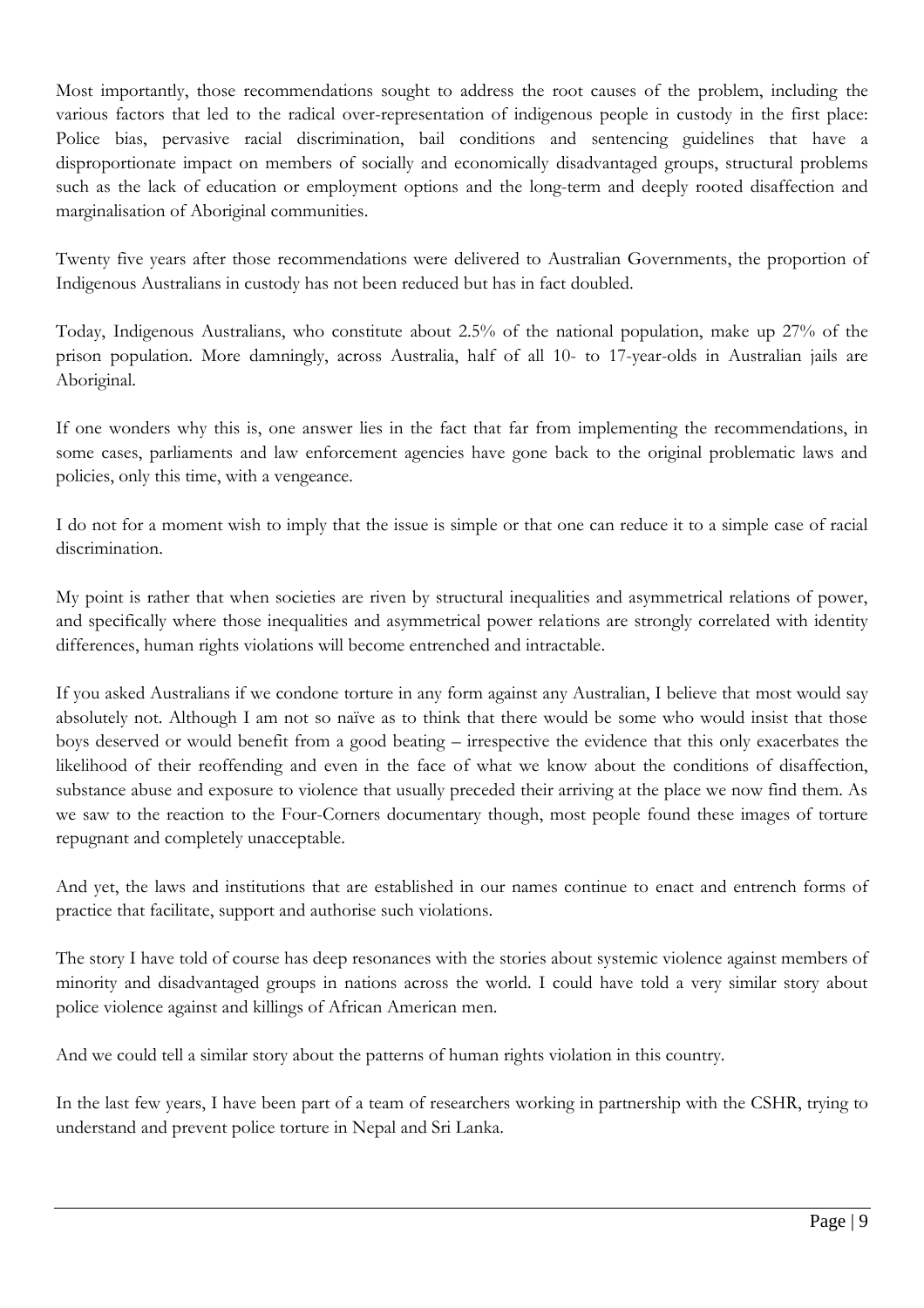As in Australia, most Sri Lankans and Nepal is condemn torture and if you ask people why police use torture, the most frequent answer you receive is "to obtain information or a confession".

The fact is though, that in both countries, what we consistently found was that overwhelmingly, torture is used against particular types of people. People who were economically and socially marginalised; people identified as being drug users or alcoholics; people belonging to minority groups; people who had been cycling through the criminal justice system; people without the economic resources or social connections to protect them from abuse.

These findings were not new. In its extensive research on torture in this country over many years, the Asian Human Rights Commission has consistently linked torture with economic and social marginalisation, as well as with ethnic inequality and conflict. And on the basis of an extensive international study examining the root causes of torture in 63 countries, the World Organisation Against Torture found a strong link between economic inequality and disempowerment, including gender disempowerment, and levels of violence. Inequality, they concluded, "lies at the root of violence."

That people belonging to marginalised and socially reviled groups can expect to be tortured or otherwise mistreated by police was something that came through strongly in our research.

And here, I'd like to emphasize once again, my point is not that members of minorities or marginalized groups are tortured simply because their torturers hold discriminatory attitudes, as if discriminatory attitudes somehow float free from the other types of structural inequality.

Discriminatory attitudes are themselves embedded in asymmetrical power relationships and nourished by institutions and practices that fail to accord equal respect to different groups of people. And those institutional or structural injustices are produced because different groups enjoy unequal access to the power to influence how institutions operate. Discriminatory institutions exist because some groups of people do not have an equal voice in deciding how rules are made and in how a society"s goods and resources are distributed. And people whose identities are degraded are barred from shaping a society's cultural values and the types of knowledge and experience that get to count as legitimate and authoritative.

I come back then to my initial challenge – the challenge of moving from transition to transformation and establishing a sustainable habitus of human rights and justice.

The story I have told is not an unfamiliar one. Entrenched and institutionalized inequality and discrimination against certain groups – based on race, ethnicity, religion, gender or some other status, results in repeated human rights violations against those groups and those groups' being unable to enjoy the full range of rights. When those violations are particularly acute or heinous, a crisis occurs. The public becomes outraged and governments establish commissions of inquiry that make recommendations and perhaps there are some institutional adjustments. But then, in due course, there is another crisis and the cycle recommences.

Because at base, the failure to accord equality to and to address the asymmetrical power relationships with the group in question has not been addressed.

But this is precisely where the human rights idea has its bite.